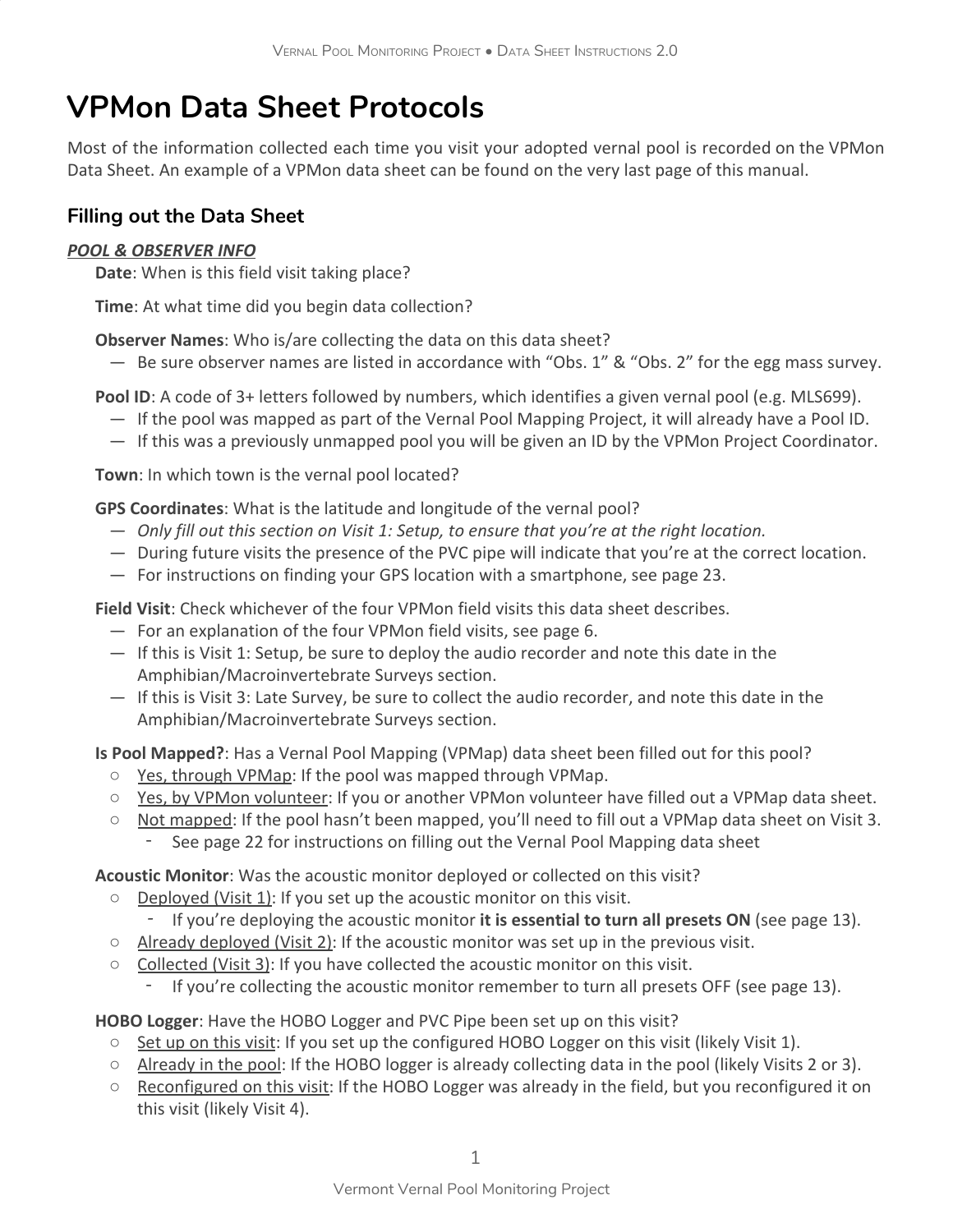#### PHYSICAL PARAMETERS

- % Ice-Covered: What percentage of the pool is covered in ice?
	- Use the Veg / Ice Percent Cover table at the bottom of the data sheet to estimate this.

Water Level: How high is the water in the vernal pool, according to the PVC pipe?

- If you set up the PVC pipe on this visit, measure water level after having done this.
- $-$  If the vernal pool is dry, record 0 cm.

HOBO Water Temperature: Did you download water temperature data from the HOBO logger?

- Except for on Visit 4, downloading HOBO data is not required if you do not have a smartphone.
- For instructions on how to download data from the HOBO Logger see page 12.
- If you have trouble downloading the HOBO logger data, note this in Physical Parameter Notes.

% Vegetation-Covered: What percentage of the pool bottom is covered/shaded by each category?

- Only fill out this section on Visit 2: Early Survey and Visit 3: Late Survey
- Use the Veg / Ice Percent Cover Table at the bottom of the data sheet to estimate this.
- The vegetation categories are:
	- Submerged Aquatic o Floating Aquatic o Emergent o Shrubs o Trees Emergent is defined as vegetation that emerges out of the vernal pool.
- Percent cover should account for any vegetation that covers or shades the pool (including tree canopy), regardless of whether the vegetation emerges from the pool itself.
- If trees and other vegetation aren't fully leafed out, don't attempt to predict percent cover under full leaf out. Instead, just report the actual, current percent cover.

Physical Parameter Notes: Any additional notes on the physical parameters of the vernal pool.

— This may also include any trouble you had connecting to the submerged HOBO Logger or any physical changes that have occurred at the vernal pool since the VPMap data sheet was filled out.

#### **WEATHER**

Air Temperature: What is the air temperature at the vernal pool?

— Place the ThermoPro Indoor Humidity & Temperature Monitor in a shaded location within 1 m of the edge of the vernal pool and leave it for at least one minute before recording the humidity.

Relative Humidity: What is the humidity at the vernal pool?

— Place the ThermoPro Indoor Humidity & Temperature Monitor in a shaded location within 1 m of the edge of the vernal pool and leave it for at least one minute before recording the temperature.

Wind (Beaufort Force): What is the wind speed at the vernal pool?

— Use the Wind: Beaufort Scale table at the bottom of the data sheet to estimate this.

Conditions: Which option best describes the weather conditions at the time of data collection?

Weather Notes: Any additional notes on the weather conditions at the vernal pool.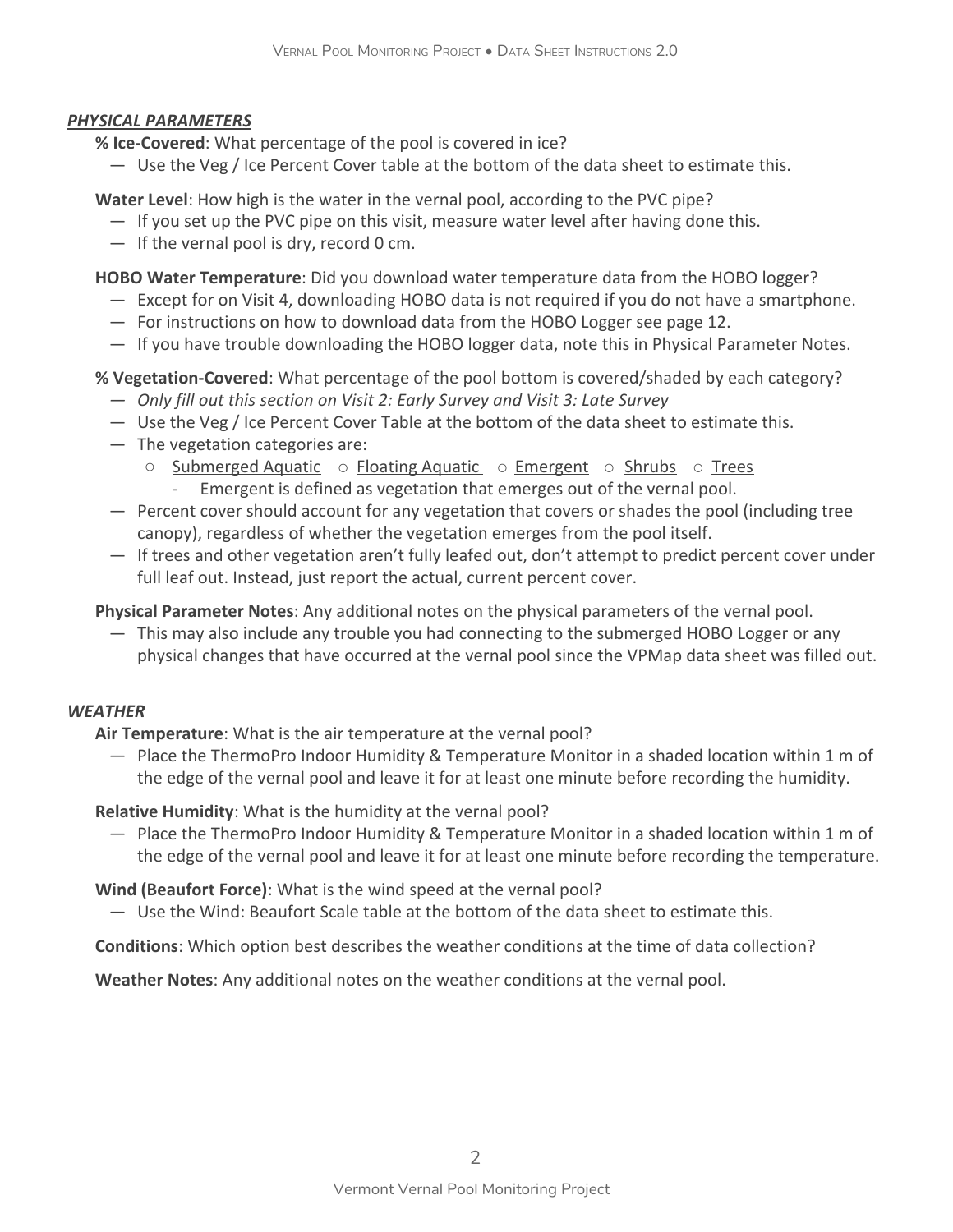#### AMPHIBIAN & MACROINVERTEBRATE SURVEYS

- Egg Mass Survey: Survey the vernal pool for egg masses using the protocols described on page 16.
	- Only fill out this section on Visit 2: Early Survey and Visit 3: Late Survey
		- And on Visit 1: Setup (if there is at least 1 m<sup>2</sup> of open water)
	- The Egg Mass Survey is broken up into two sections:
		- $\circ$  The Edge Survey, in which all water within 1 m of the pool's edge is surveyed.
		- $\circ$  The Interior Survey, in which all water more than 1 m from the pool's edge is surveyed.
	- This survey follows a double-observer independent protocol, so while "Obs. 1" conducts their survey, "Obs. 2" should not be paying attention.
	- Each acronym refers to a vernal pool-indicator amphibian:
		- WOFR: Wood Frog 
		and O JESA: Jefferson Salamander
		- SPSA: Spotted Salamander 
		 BLSP: Blue-Spotted Salamander
	- Remember to take photos and submit them to the VPMon iNaturalist Project (see page 32).

Macroinvertebrate Survey: For instructions on how to conduct this survey, see page 18.

- Only fill out this section on Visit 2: Early Survey and Visit 3: Late Survey
	- And on Visit 1: Setup (if there is at least 1 m<sup>2</sup> of open water)
- Remember to take photos and submit them to the VPMon iNaturalist Project (see page 32).

Spermatophores Found?: Did you notice any spermatophores in the vernal pool?

— Remember to take photos and submit them to the VPMon iNaturalist Project (see page 32).

#### Amphibian/Macroinvertebrate Notes: Record any additional notes or observations from the surveys.

- Did you notice any sign of amphibian disease? See page 17 for the Amphibian Disease table.
	- ‑ If you did see signs of amphibian disease, contact the VPMon Project Coordinator immediately and submit photos to the VPMon iNaturalist Project (see page 32).
- Are there other, non-contiguous vernal pools within 20 meters of your adopted pool, and if so did you notice any egg masses in them? Roughly how many?

Visual Impairment: What proportions of the search areas are visually impaired (See page 17)?

- Use the Visual Impairment table at the bottom of the data sheet to estimate this.
- Make a separate estimate for the Egg Mass Edge Survey search area (all water within 1 m of the pool's edge) and the Interior Survey search area (all water more than 1 m from the pool's edge).
- Impairment may be due to water depth, surface reflection, particulate matter, algae, etc.
	- ‑ But do not consider areas of the pool obstructed by ice.
- Use polarized glasses to estimate the Visual Impairment Level if you will also be using them for the Egg Mass Survey.
	- If so, be sure to check the "Yes" box for "Did you use polarized lenses?"

## Submitting your Data Sheet

- 1. Scan the data sheet to your computer or make a copy of it soon after returning from the field.
	- The file should be saved as "Pool ID\_Your Last Name & First Initial\_Year\_Visit Number." Example for Visit 1: MLS699\_DarwinC\_2019\_1
- 2a. Email this file to vpmondata@vtecostudies.org — The subject line of the email should be the same as the file name. Attn: Vernal Pool Monitoring Project

Vermont Center for Ecostudies P.O. Box 420 Norwich, VT 05055

2b. If you cannot email the data sheet, mail a copy to this address: